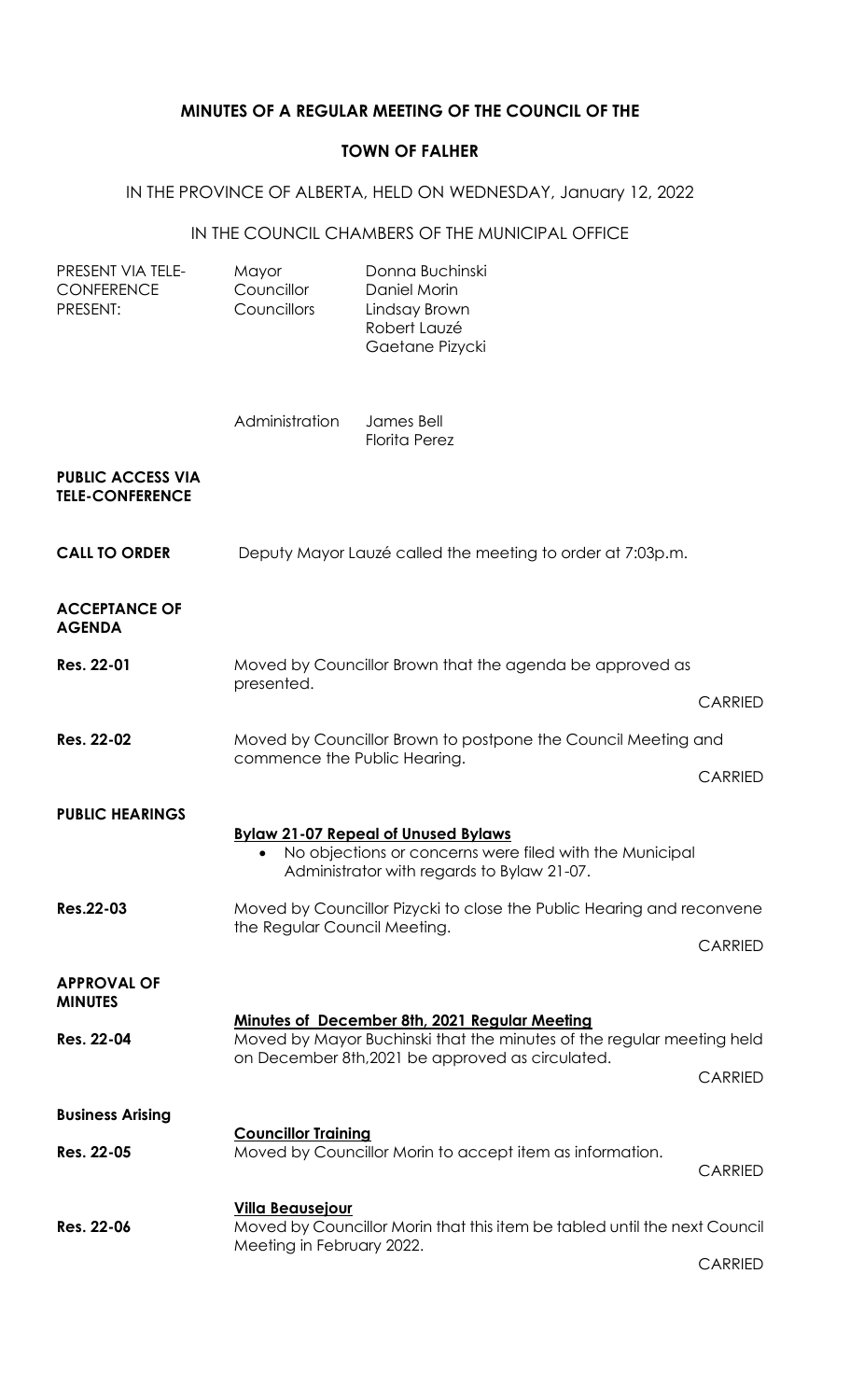| <b>TOWN OF FALHER</b>        | <b>REGULAR MEETING</b>                                                                                                                                                                                                                                                    | January 12, 2022                 |  |
|------------------------------|---------------------------------------------------------------------------------------------------------------------------------------------------------------------------------------------------------------------------------------------------------------------------|----------------------------------|--|
| <b>FINANCIAL</b>             |                                                                                                                                                                                                                                                                           |                                  |  |
| Res. 22-07                   | <b>Bank Reconciliation - General Account</b><br>Moved by Mayor Buchinski that the Bank Reconciliation for the period<br>ending December 31, 2021 be approved as circulated.                                                                                               |                                  |  |
|                              |                                                                                                                                                                                                                                                                           | <b>CARRIED</b>                   |  |
| <b>Res. 22-08</b>            | <b>Income Statement</b><br>Moved by Councillor Morin that the Income Statement for the period<br>ending December 31,2021 be accepted as information.                                                                                                                      |                                  |  |
| Res. 22-09                   | <b>Contracted Services</b><br>Moved by Mayor Buchinski to proceed with a contract agreement for<br>Ernie Marchildon on an as needed basis effective January 2022.                                                                                                         | <b>CARRIED</b><br><b>CARRIED</b> |  |
| Res. 22-10                   | <b>Mighty Peace Tourism</b><br>Moved by Councillor Brown that this item be tabled until Budget<br>Meeting in February 2022.                                                                                                                                               |                                  |  |
|                              | Councillor Brown recused herself from discussion due to pecuniary<br>interest and any resulting motions on the matter as it involves a possible<br>financial benefit for her spouse, an employee of the Town of Falher.<br>Councillor Brown left the meeting at 7:28 p.m. | <b>CARRIED</b>                   |  |
| Res. 22-11                   | <b>Salary Grid</b><br>Moved by Mayor Buchinski that this item be tabled until Budget<br>Meeting in February 2022.<br>Councillor Brown returned to the meeting at 7:32 p.m.                                                                                                | <b>CARRIED</b>                   |  |
| <b>BYLAWS &amp; POLICIES</b> |                                                                                                                                                                                                                                                                           |                                  |  |
| Res. 22-12                   | <b>Bylaw 21-07 Repeal of Unused Bylaws</b><br>Moved by Councillor Brown that Bylaw 21-07 be given a second<br>reading.                                                                                                                                                    |                                  |  |
|                              |                                                                                                                                                                                                                                                                           | <b>CARRIED</b>                   |  |
| Res. 22-13                   | Moved by Councillor Morin that Bylaw 21-07 be given a third and final<br>reading.                                                                                                                                                                                         |                                  |  |
|                              |                                                                                                                                                                                                                                                                           | <b>CARRIED</b>                   |  |
| Res. 22-14                   | <u> Council Consultation – Tax Due Dates &amp; Penalties; Municipal Legislation</u><br>Moved by Councillor Morin to direct administration to research Bylaw<br>Amendment options.                                                                                         |                                  |  |
|                              |                                                                                                                                                                                                                                                                           | <b>CARRIED</b>                   |  |
| Res. 22-15                   | Proposed Policy 802- Costs of COVID Testing<br>Moved by Councillor Buchinski that this item be tabled until the next<br>Council Meeting in February 2022.                                                                                                                 | <b>CARRIED</b>                   |  |
| <b>Community Services</b>    |                                                                                                                                                                                                                                                                           |                                  |  |
| Res. 22-16                   | <b>Columbarium Pricing</b><br>Moved by Mayor Buchinski to approve the price increase presented,<br>representing a rate of \$690 per Niche Plaque and \$395 per Memory Wall<br>plaque.                                                                                     |                                  |  |

CARRIED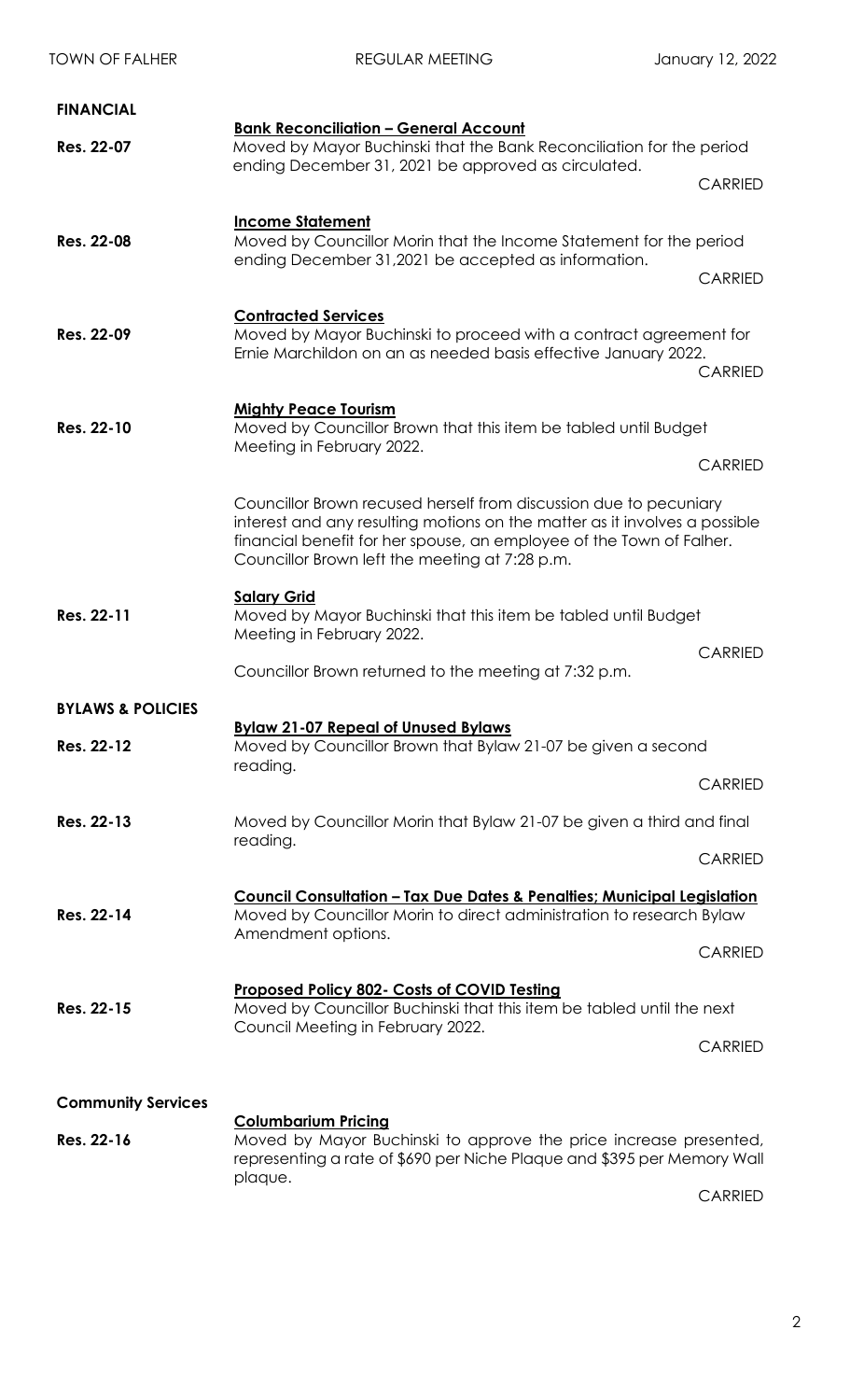| <b>TOWN OF FALHER</b> | <b>REGULAR MEETING</b>                                                                                                                                                                                                                                                                                                                                                                                                                                                                                                                                                                                                                                                                                                                                      | January 12, 2022                 |
|-----------------------|-------------------------------------------------------------------------------------------------------------------------------------------------------------------------------------------------------------------------------------------------------------------------------------------------------------------------------------------------------------------------------------------------------------------------------------------------------------------------------------------------------------------------------------------------------------------------------------------------------------------------------------------------------------------------------------------------------------------------------------------------------------|----------------------------------|
| Res. 22-17            | <b>FABULAS</b><br>Moved by Councillor Brown to approve FABULAS' request to place a<br>second gazebo at the Honey Capital Park on the existing concrete<br>pad given the 2nd gazebo is of similar quality, size, material, and<br>esthetic of the previous/current gazebo, pending final approval issued<br>by the Chief Administrative Officer.                                                                                                                                                                                                                                                                                                                                                                                                             | <b>CARRIED</b>                   |
| Res. 22-18            | <b>FCSS Agreement</b><br>Moved by Councillor Buchinski to approve FCSS 2022 Lease Agreement<br>as amended.                                                                                                                                                                                                                                                                                                                                                                                                                                                                                                                                                                                                                                                  |                                  |
| Res. 22-19            | <b>Montreal Canadiens Alumni Hockey Game</b><br>Moved by Councillor Morin to ratify the decision to postpone the<br>Montreal Canadiens Alumni Game originally scheduled for February<br>3rd, 2022 to a later date.                                                                                                                                                                                                                                                                                                                                                                                                                                                                                                                                          | <b>CARRIED</b><br><b>CARRIED</b> |
| <b>NEW BUSINESS</b>   |                                                                                                                                                                                                                                                                                                                                                                                                                                                                                                                                                                                                                                                                                                                                                             |                                  |
| Res. 22-20            | <b>Falher Regional Intermunicipal Library Board - Appointment</b><br>Moved by Councillor Brown to appoint Mai Nonthanee Noosri Bérubé<br>as a Director for the Falher Intermunicipal Library Board for the<br>remainder of her term previously set by the Village of Donnelly, expiring<br>in September 2023.                                                                                                                                                                                                                                                                                                                                                                                                                                               |                                  |
|                       |                                                                                                                                                                                                                                                                                                                                                                                                                                                                                                                                                                                                                                                                                                                                                             | <b>CARRIED</b>                   |
| Res. 22-21            | Moved by Councillor Pizycki to appoint Alain Blanchette as a Director<br>for the Falher Intermunicipal Library Board in recognition of their<br>regional use and support for this library until the Municipal District of<br>Smoky River No. 130's 2022 Organizational Meeting.                                                                                                                                                                                                                                                                                                                                                                                                                                                                             | <b>CARRIED</b>                   |
| Res. 22-22            | <b>McLennan ED Physician Availability</b><br>Moved by Mayor Buchinski to write a letter to Minister of Health, Jason<br>Copping, concerning the AHS McLennan Emergency Department<br>Physician Availability and cc to the following individuals:<br>Hon. Jason Kenney – MLA, Premier of Alberta<br>Hon. Ric McIver -MLA, Minister of Municipal Affairs<br>Todd Loewen - MLA Central Peace-Notley<br>Cindy Harmata – Senior Operating Officer, Areas 5-8, AHS North Zone<br>Barbara Mader – Site Manager, Sacred Heart Health Centre<br>Alain Dion, Mayor, Village of Girouxville<br>Myrna Lanctot-Mayor, Village of Donnelly<br>Jason Doris - Mayor, Town of McLennan<br>Robert Brochu - Reeve, Municipal District of Smoky River No. 130<br><b>CARRIED</b> |                                  |
| Res. 22-23            | <b>Self Service Recycling Bins</b><br>Moved by Councillor Brown to direct administration to initiate public<br>consultation with regards to self-service recycling bins.                                                                                                                                                                                                                                                                                                                                                                                                                                                                                                                                                                                    | <b>CARRIED</b>                   |
| Res. 22-24            | Sociéte du Centre Communautaire Riviere la Paix - Business Plan<br>Moved by Councillor Pizycki to accept item as presented.                                                                                                                                                                                                                                                                                                                                                                                                                                                                                                                                                                                                                                 | <b>CARRIED</b>                   |
| <b>CORRESPONDENCE</b> |                                                                                                                                                                                                                                                                                                                                                                                                                                                                                                                                                                                                                                                                                                                                                             |                                  |
| Res. 22-25            | <b>General Correspondence</b><br>Moved by Mayor Buchinski that the attached correspondence list be<br>accepted as information.                                                                                                                                                                                                                                                                                                                                                                                                                                                                                                                                                                                                                              |                                  |

CARRIED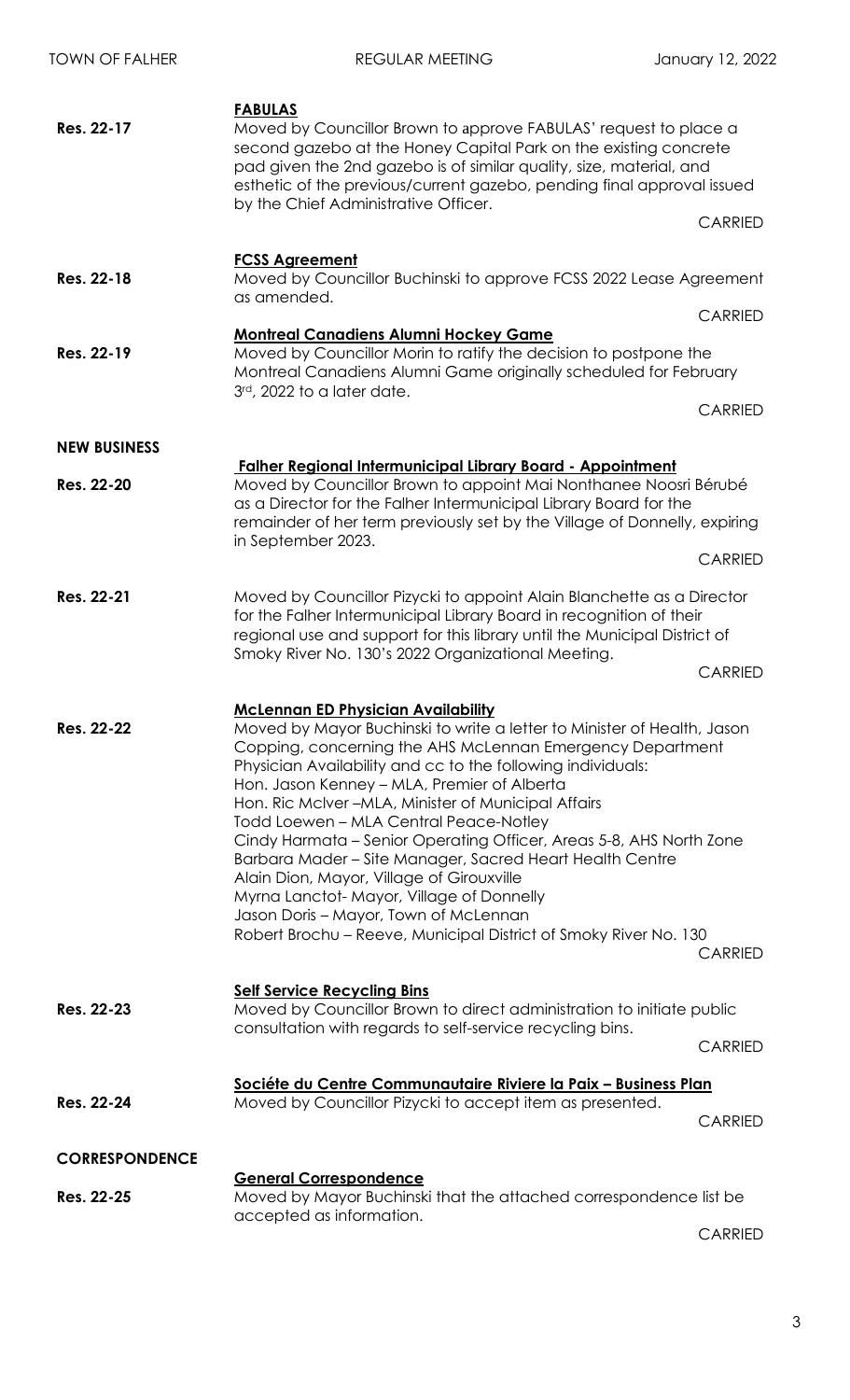|                          | M.D. of Smoky River No. 130 Correspondence                                                                                                                                                                                                                                                                                                                                                                                                                                                                                                                                                                                                                                                                                                                                                                                                                                                                                                                                                          |                |  |  |
|--------------------------|-----------------------------------------------------------------------------------------------------------------------------------------------------------------------------------------------------------------------------------------------------------------------------------------------------------------------------------------------------------------------------------------------------------------------------------------------------------------------------------------------------------------------------------------------------------------------------------------------------------------------------------------------------------------------------------------------------------------------------------------------------------------------------------------------------------------------------------------------------------------------------------------------------------------------------------------------------------------------------------------------------|----------------|--|--|
| Res. 22-26               | Moved by Councillor Brown to accept M.D. of Smoky River No. 130                                                                                                                                                                                                                                                                                                                                                                                                                                                                                                                                                                                                                                                                                                                                                                                                                                                                                                                                     |                |  |  |
|                          | correspondence list as presented.                                                                                                                                                                                                                                                                                                                                                                                                                                                                                                                                                                                                                                                                                                                                                                                                                                                                                                                                                                   | <b>CARRIED</b> |  |  |
|                          |                                                                                                                                                                                                                                                                                                                                                                                                                                                                                                                                                                                                                                                                                                                                                                                                                                                                                                                                                                                                     |                |  |  |
| <b>COMMITTEE REPORTS</b> | <b>Mayor Buchinski</b><br>Water/Waste Commission - November 29, 2021<br>SR Emergency – November 30, 2021<br>٠<br>ICF/Airport - December 1, 2021<br>$\bullet$<br>Heart River Housing - December 2, 2021<br>$\bullet$<br>ASCHA Regional North - December 3, 2021<br>$\bullet$<br>SR Regional Committee - December 7, 2021<br>$\bullet$<br>MD Council Presentation – December 7 & 8, 2021<br>$\bullet$<br>Water/Waste Commission - December 15, 2021<br>ABMA - December 16, 2021<br>Heart River Housing - December 16, 2021<br>$\bullet$<br>Councillor Brown<br>Peace Library System – November 27, 2021<br>$\bullet$<br>Smoky River Emergency Management - November 30, 2021<br>Councillor Lauzé<br>Water Commission - November 29, 2021<br>Waste Commission – November 29, 2021<br>$\bullet$<br>Airport – December 1, 2021<br>Water Commission - December 15, 2021<br>$\bullet$<br>Waste Commission - December 15, 2021<br>Councillor Morin<br>No Report<br><b>Councillor Pizycki</b><br>• No Report |                |  |  |
| Res. 22-27               | Moved by Councillor Brown that the Committee Reports be accepted<br>as information.<br><b>CARRIED</b>                                                                                                                                                                                                                                                                                                                                                                                                                                                                                                                                                                                                                                                                                                                                                                                                                                                                                               |                |  |  |
| Res. 22-28               | Director of Public Works Report<br>Moved by Councillor Brown that the Director of Public Works report and<br>action list be accepted as information.                                                                                                                                                                                                                                                                                                                                                                                                                                                                                                                                                                                                                                                                                                                                                                                                                                                | <b>CARRIED</b> |  |  |
| Res. 22-29               | Director of Community Services Report<br>Moved by Councillor Morin that the Director of Community Services<br>report and action list be accepted as information.                                                                                                                                                                                                                                                                                                                                                                                                                                                                                                                                                                                                                                                                                                                                                                                                                                    | <b>CARRIED</b> |  |  |
| Res. 22-30               | <b>Chief Administrative Officer Report and Action List</b><br>Moved by Mayor Buchinski that the Chief Administrative Officer's report<br>and action list be accepted as information.                                                                                                                                                                                                                                                                                                                                                                                                                                                                                                                                                                                                                                                                                                                                                                                                                | <b>CARRIED</b> |  |  |
| Res. 22-31               | 2022 Budget Meeting<br>Moved by Mayor Buchinski to hold a Budget meeting on February 8th,<br>2022.                                                                                                                                                                                                                                                                                                                                                                                                                                                                                                                                                                                                                                                                                                                                                                                                                                                                                                  |                |  |  |

CARRIED